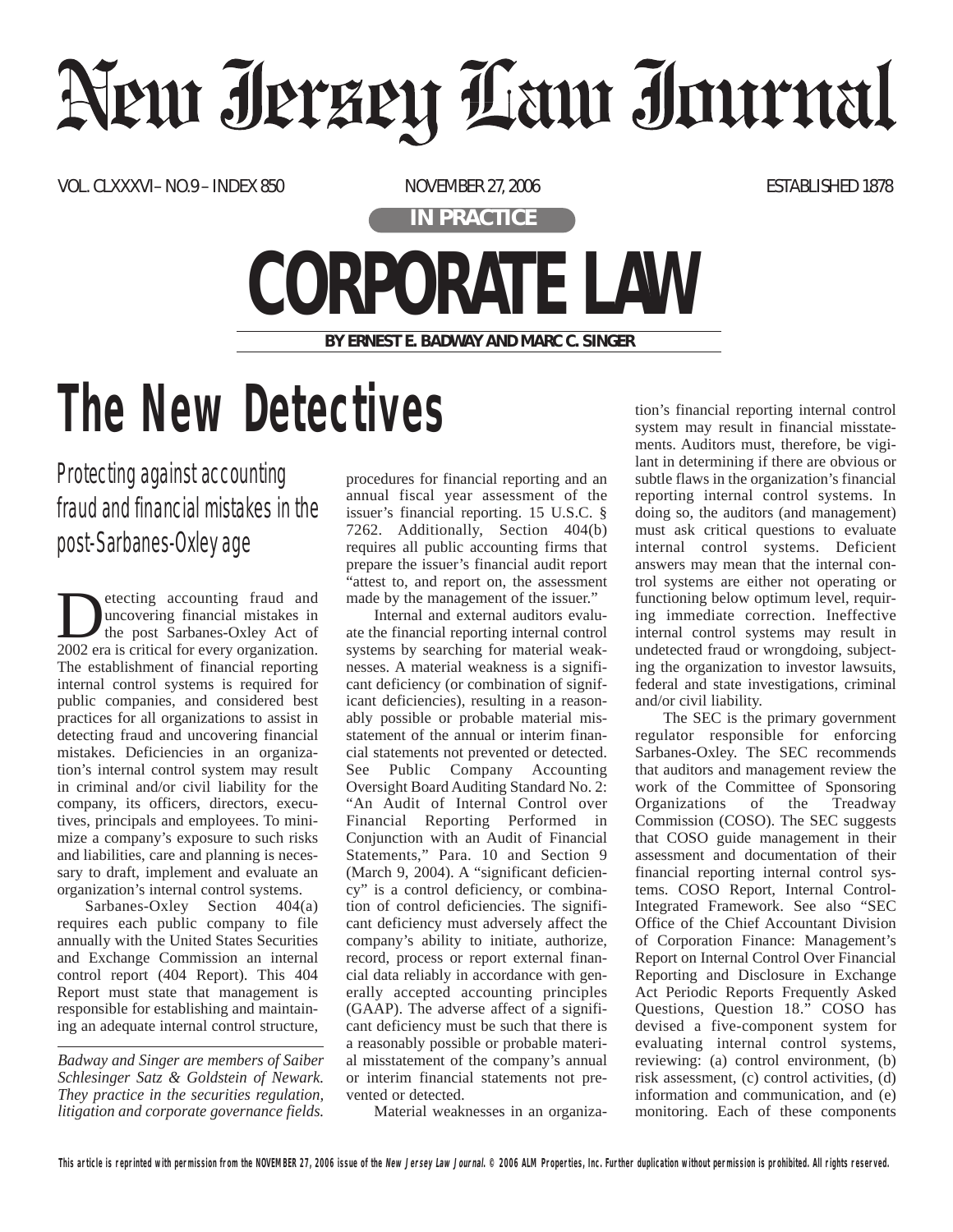requires management and auditors to ask certain types of questions.

Establishing and maintaining an effective control environment requires a framework and ethical standards expected from the organization's managers and employees, thus, setting the tone for an organization. There are essentially seven areas necessary for any adequate control environment that an entity or its auditors must address, including: (1) integrity and ethical values; (2) commitment to competence; (3) board of directors and/or audit committee; (4) management's philosophy and operating style; (5) organizational structure; (6) assignment of authority and responsibility; and (7) human resources' policies and practices.

Management and auditors must assess an organization's integrity and ethical values. In doing so, they often will ask: does the organization maintain written policies addressing acceptable business practices and standards of ethical and moral behavior, that is then distributed to all employees, who must acknowledge reading and complying with the policies?

Further, management and auditors must review the results when a company's policies are violated and consider whether there is an adequate mechanism in place to address the violation. In essence, having an unenforced policy is as bad as not having one at all.

Every company must be committed to having competent and well-qualified individuals evaluating its internal control systems. A company should consider the following in assessing its commitment to competence:

Has the level of competence, knowledge and skills been defined for each job in the accounting and internal audit organizations?

Does management make an effort to determine whether the accounting and internal audit organizations have adequate knowledge and skills to do their jobs?

Affirmations of these types of considerations will often provide the company with the assurance that their personnel are knowledgeable and competent in managing internal controls.

Organizations must have adequate Boards of Directors and/or Audit Committees to ensure that management fulfills their duties concerning the company's financial affairs. The Board of Directors monitors management's activities and the Audit Committee provides independent oversight. Evaluating a company's Board of Directors and/or Audit Committee raises these types of inquiries:

Are a sufficient number of meetings held with adequate time to cover the agenda and to provide a healthy discussion of issues?

Do audit committee members have the knowledge, industry experience and financial expertise to serve effectively in their role?

These steps serve as an important check and balance system over management. Without such a system, the results may be catastrophic.

A company must critically assess the effect management's philosophy and operating style has on the company as a whole. Treating everyone within the organization with a level of respect, while maintaining a certain level of expectation, is a difficult balance, but necessary to the company's survival. In determining the effectiveness of management's approach to running the company, consider the following:

Is the accounting or auditing function viewed as a team of competent professionals bringing information, order and control to decision-making?

Are valuable assets, including intellectual assets, protected from unauthorized access and use?

A sound management philosophy may ultimately protect the company's valuable assets from misuse.

A company's organizational structure allows the organization to carry out its control obligations. Although the best accounting practices and most educated and trained auditors are helpful, a company cannot capitalize on these skills if the organization is understaffed. Accordingly, when determining whether the organization structure is sufficient, one should ask:

Do sufficient numbers of employees exist, particularly at the management levels in the accounting and internal audit functions, to allow those individuals to effectively carry out their responsibilities?

Management and auditors must, thus, communicate to determine staffing needs.

Is the authority delegated appropriate to the responsibilities assigned?

Management must provide auditors with clear access to conduct appropriate inquiries for each responsibility delegated, and clearly state that all employees must assist in the audit or face delineated sanctions or repercussions for failing to cooperate. Critically assessing an auditor's role will instill clarity and avoid redundancy as the auditors perform their duties.

Human resources' policies and practices must be implemented to evaluate all procedures for hiring, training and compensating employees. Internal auditors must be adequately trained and must feel such work is important to the company. Promotions, compensation and incentives commensurate with their achievements foster an atmosphere of diligence in carrying out their functions. To assess whether the company has adequate human resources policies and procedures, the following question should be considered:

Are policies and procedures in place for hiring, training, promoting, and compensating employees in the accounting and internal audit functions?

Such policies are essential to avoid questions about the integrity of the audit process.

Assessing risk is necessary to identify and analyze various business situations for an organization, and assists in meeting its objectives. One must ask: Are external risks assessed, such as creditor demands, economic conditions, regulation and labor relations?

In identifying and analyzing these risks, both internal and external risks must be assessed. An action plan should be formed to handle these risks so that they do not prevent the organization from meeting its objectives.

Control activities help ensure that management directives are performed, and include activities such as approvals, authorizations, verifications, reconciliations, reviews of operating performance, security of assets and segregations of duties. These activities occur throughout the organization, and must be assessed as part of any audit. For example, one should ask: once a review is completed, how are the results communicated and is there timely followup action with expectations?

Essentially, the organization must critically assess whether its internal controls are working.

An organization must identify, capture and communicate information to the appropriate people, enabling them to perform their responsibilities. Internal information, as well as external events, activities and conditions, must be communicated to management, allowing informed busi